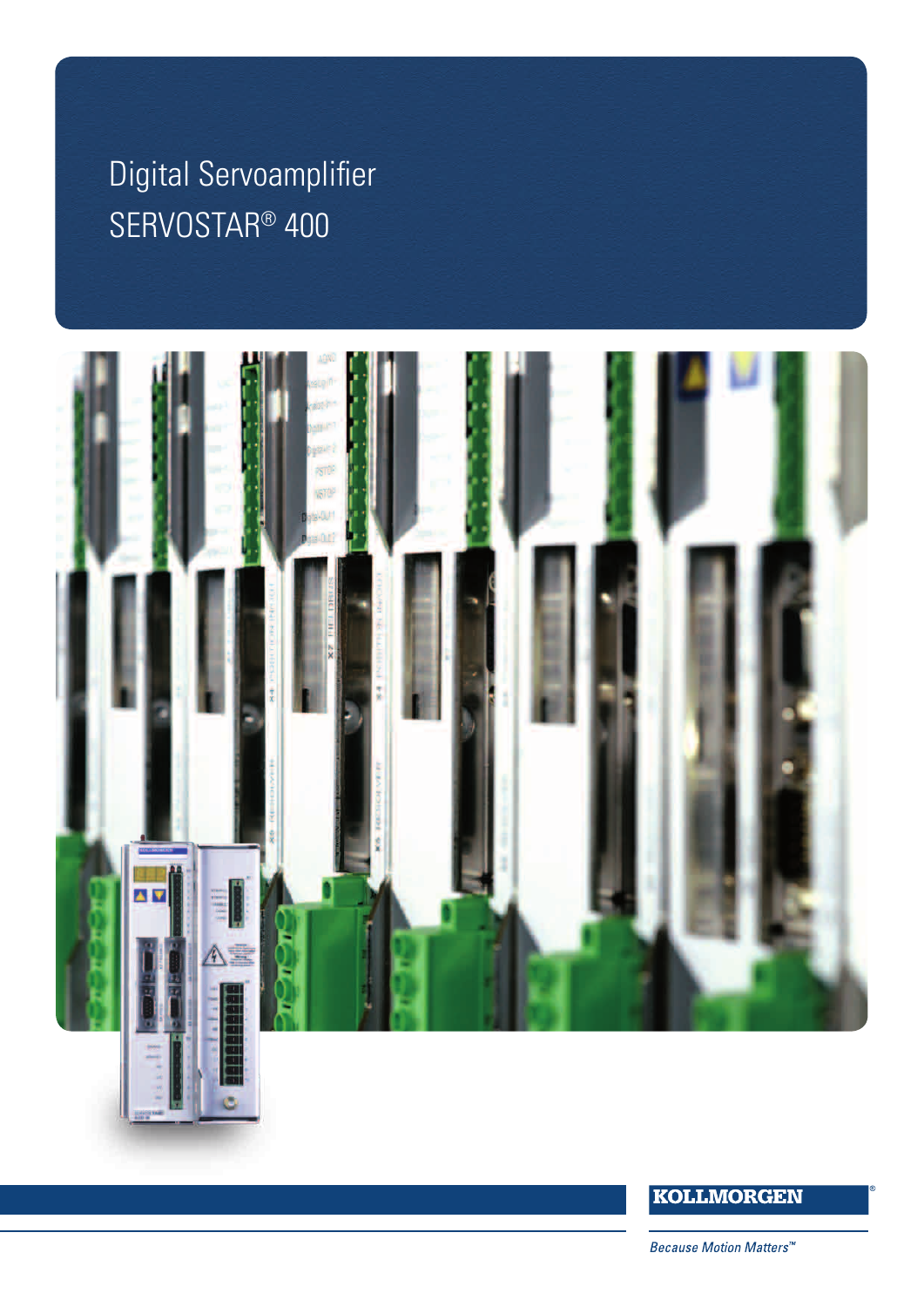# SERVOSTAR® 400

Intensive observation of the market and precise analysis of customers wishes is the foundation of all development. The digital multi-axis system SERVOSTAR® 400 is the result of this research. Thanks to years of experience in digital servo technology and fieldbus systems, we are able to offer a servo system that delivers maximum performance in minimum space at minimum cost. We give you a complete servo system: servo amplifiers, motors, and installation-ready cabling. SERVOSTAR® 400 is completely softwarecompatible with the well-known and established SERVOSTAR® 600.

**The internal bus connection between the modules makes system wiring very much simpler. For a system with 8 axes, this means**

- 1 power line connection
- 1 enable connection
- 1 BTB contact
- 1 PC connection

# **WINDOWS™ Setup Software**

The WINDOWS™ 98/NT/2000/ME/XP /Vista/Win7-compatible operator software offers direct access to all the relevant control parameters of the SERVOSTAR® 400. During commissioning, the control-loop behaviour can be optimized online – while the drive is running. Windows techniques make it possible to display several servo controllers that are linked through the integrated CANopen bus. Integrated oszilloscop functionality, Bodeplot, a terminal editor for ASCII channel communication, import/export of data sets and predefined parameter sets for amplifier-motor combinations simplify the drives setup.

# **Features**

- Two current classes: 3 A and 6 A\* rated current at up to 400 V mains voltage \* = additional fan required
- Operation directly from mains supply, integral mains filter 1 x 115 V AC, 1 x 230 V AC, 3 x 115 V AC, 3 x 230 V AC (SERVOSTAR® 40x-M)
	- 3 x 230 V AC, 3 x 400 V AC (SERVOSTAR® 44x-M)
- Power supply and regen circuit integrated in the master (first axis) – stand-alone operation
- Up to 7 extension axes at one master, axis modules are identical for all voltages
- Mounting on hat rail: suitable for 300 mm switchgear cabinets
- All shield connections directly at the amplifier, integral mains filter
- Resolver and high resolution sine-cosine encoder feedback
- Current controller, speed controller, position controller, electrical gearing, RS232, CANopen
- LED-Display and keyboard in the front panel of the master module
- EtherCAT, PROFIBUS or SERCOS optional
- Encoder emulation: ROD426-compatible (dec./bin.) or SSI (Gray/bin.) selectable
- Controls for the motor brake
- Fully programmable via RS232 interface



*SERVOSTAR® 400 M* 

|                                             |            | SERVOSTAR <sup>®</sup> 400<br>M=master, A=axis |         |                          |                                                                   |       |                 |                          |                          |
|---------------------------------------------|------------|------------------------------------------------|---------|--------------------------|-------------------------------------------------------------------|-------|-----------------|--------------------------|--------------------------|
| Rated data                                  | <b>DIM</b> | $403 - M$                                      | $406-M$ | $403 - A$                | $406 - A$                                                         | 443-M | 446-M           | $403 - A$                | $406 - A$                |
| Rated supply voltage                        | $V_{\sim}$ | 1 x 115 $V_{\text{max}}$ 3 x 230 $V^{+10\%}$   |         |                          | $3 \times 230$ V <sub>-10%</sub> $3 \times 400$ V <sup>+10%</sup> |       |                 |                          |                          |
| Rated installed power for S1 operation      | <b>kVA</b> |                                                |         |                          |                                                                   | 12    | 12              |                          |                          |
| Rated DC link voltage                       | $V =$      | $160 - 310$                                    |         |                          | $310 - 560$                                                       |       |                 |                          |                          |
| Rated output current (rms value, $\pm$ 3 %) | Arms       |                                                | $6*$    | 3                        | $6*$                                                              | 3     | $6*$            | 3                        | $6*$                     |
| Peak output current (max. $5 s, \pm 3 \%$ ) | Arms       | 9                                              | $12*$   | 9                        | $12*$                                                             | 9     | $12*$           | 9                        | $12*$                    |
| Continuous power regen circuit (RBint)      | W          | 40                                             | 40      |                          |                                                                   | 40    | 40              |                          |                          |
| Continuous power regen circuit (RBext) max. | W          | 250                                            | 250     | $\overline{\phantom{a}}$ | $\sim$                                                            | 400   | 400             | $\overline{\phantom{a}}$ | $\overline{\phantom{a}}$ |
| Peak power regen circuit (RBext) max.       | kW         | 4.8                                            | 4.8     |                          |                                                                   | 16    | 16 <sup>1</sup> |                          |                          |

 $* =$  with fan

K O L L M O R G E N

**Technical Data**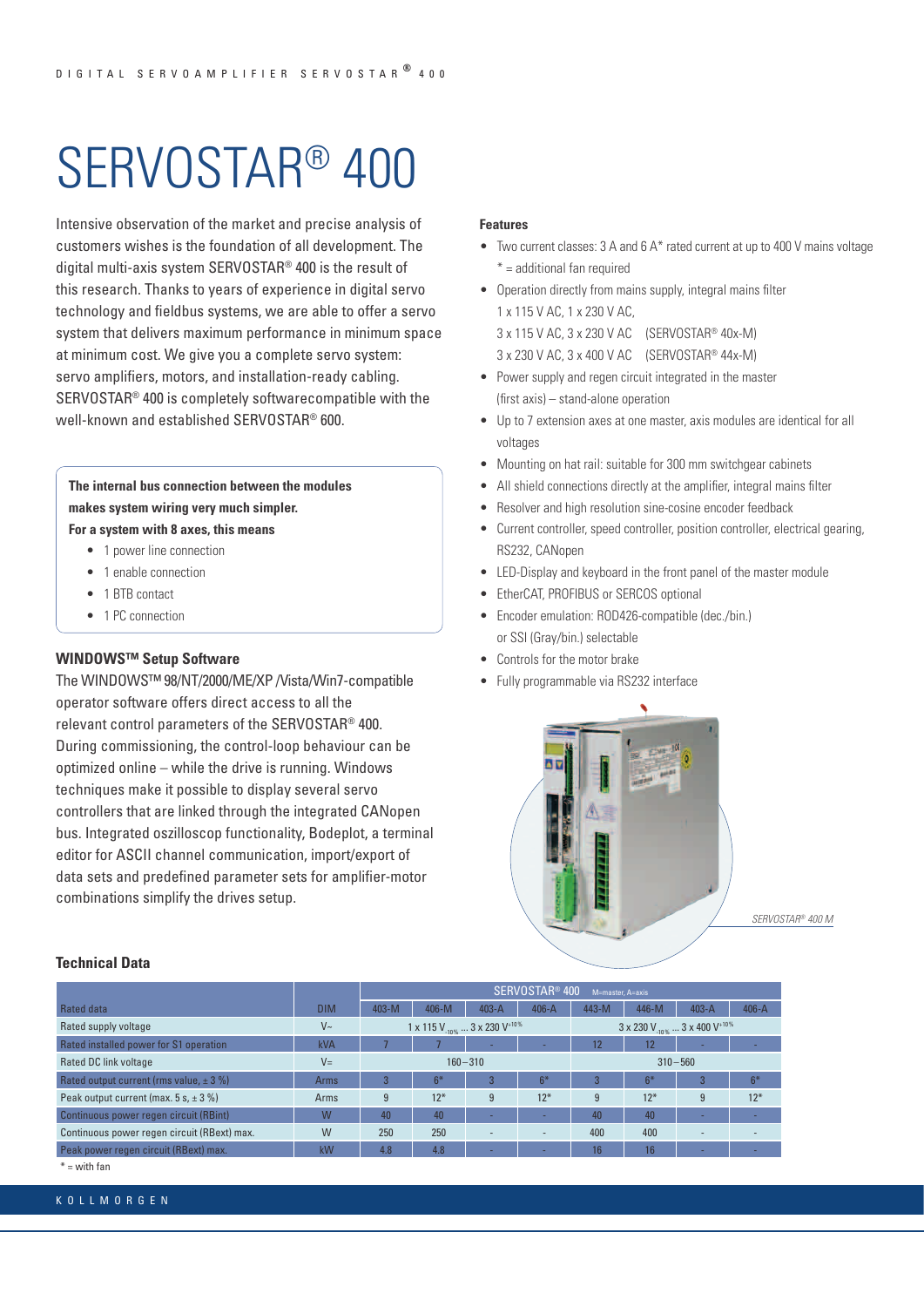# **The sizes for 300 mm switchgear cabinets**

|                       | SERVOSTAR <sup>®</sup> 400 |                   |  |  |  |
|-----------------------|----------------------------|-------------------|--|--|--|
| Type                  | <b>Master</b>              | Axis              |  |  |  |
| Height                | 245 mm                     | 245 mm            |  |  |  |
| Width                 | $100$ mm                   | $50 \, \text{mm}$ |  |  |  |
| Depth                 | $225$ mm                   | $225$ mm          |  |  |  |
| Depth with connectors | 245 mm                     | 245 mm            |  |  |  |



**Multi-Interface**



## **CANopen Interface always integrated**

If several SERVOSTAR® 400 are linked together through the CANopen interface, then the entire group can be parameterized and commissioned with the aid of a PC and the WINDOWS™ operator software, without requiring a master.

# **Transmission procedure**

- CAN standard ISO 11898 (high-speed communication)
- max. 1MBit/s Übertragungsgeschwindigkeit
- Unterstützt die CANopen Standards DS301, DSP402



# **PROFIBUS DP expansion card**

# The servo amplifi er can be operated through a PROFIBUS DP interface.

# **Transmission procedure:**

- PROFIBUS DP to EN 50170
- baud rates 187.5 kBaud to 12 MBaud
- supports the PROFIBUS drive profi le PROFIDRIVE

*8 Axis SERVOSTAR® 400* 



## **SERCOS expansion card**

The servo amplifi er can be operated through a SERCOS Interface. This expansion card makes it possible to transmit setpoint and actual values with different cycle times (1 to 65 ms) with an additional interpolation of the setpoints within the drive. This enables a synchronization that is exact to the µs, for fast, precise multi-axis control.

# **Transmission procedure:**

- SERCOS standard to IEC 61491
- transmission through interference-proof optical fibres
- baud rate pre-selectable to 2 or 4 MBaud
- optical output power is adjustable

## Ether**CAT.**

# **EtherCAT expansion card**

- EtherCAT supports cycle times of less than 100 μs on the bus
- CAN application layer over EtherCAT
- No need for address settings
- Baud rate is set automatically
- Plug & Play